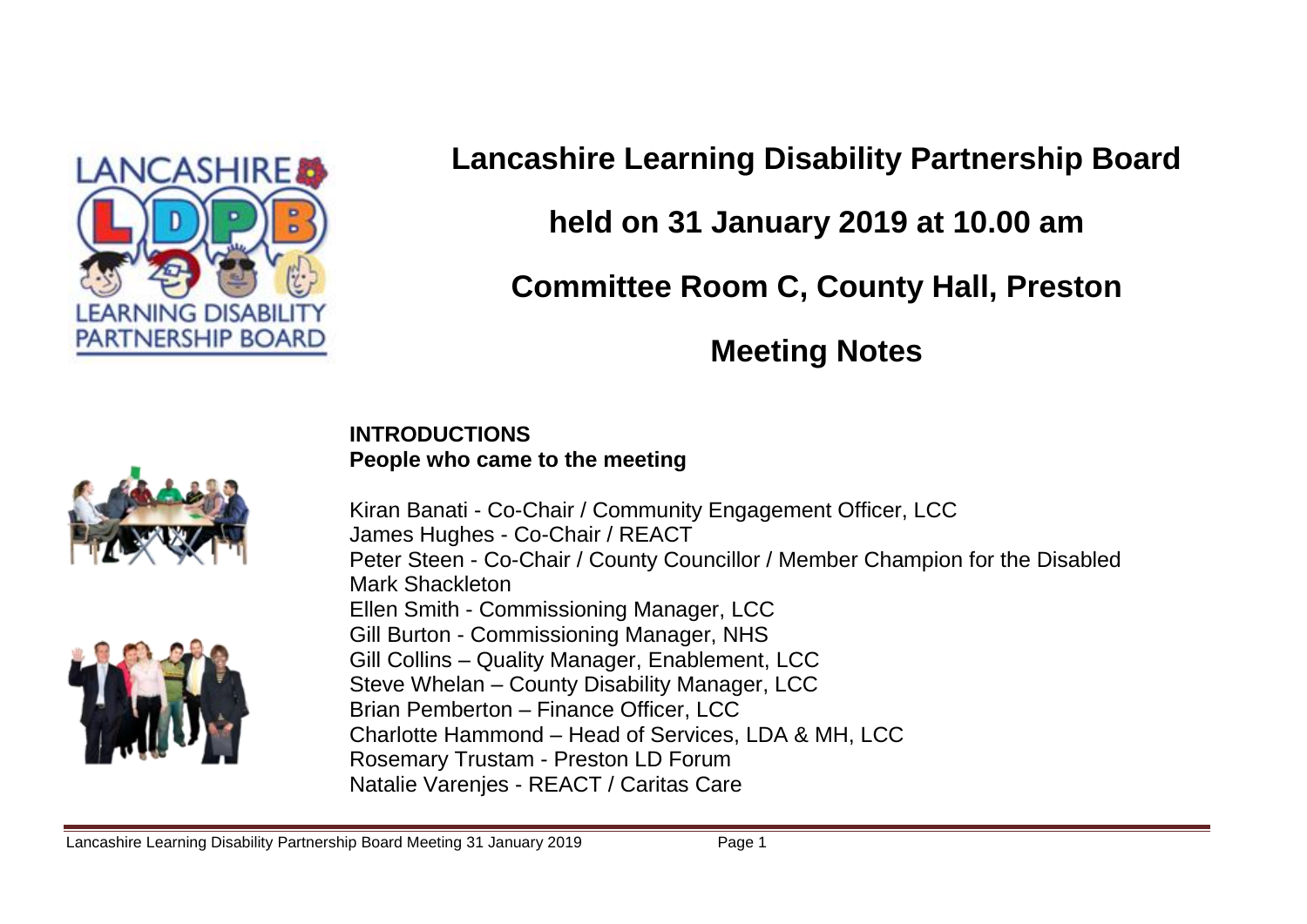



Linda Stewart - REACT Dawn Drury - Employment Officer, LCC Alison Tupling - Patient Carer Paul Daly - Shared Approach Carole Ward - Blackburn with Darwen LD & APB Vanessa Shaw - LTHTR Chorley and Preston Hospital Yunus Mogra - North West Ambulance Service S Dawjes - MCA AVR Action Group Khadijha Dawjes - MCA AVR Action Group Nick Colledge - Healthwatch Lancashire Jen Lowe - Contracts Manager, LCC Joanne Harrison - Equality and Diversity Facilitator, NHS Debs Anderson - SAIL Rosemary Molyneux - Service Transformation, Blackburn with Darwen Stephen Haywood - U-Night Group / REACT Sue Sharples - U-Night Group Daniel Hall - UFA Brothers of Charity Darlene Martin - Brothers of Charity Becky Gammon - Brothers of Charity Paul Dixon – REACT Mariya Ahmed – REACT Tasneem Dawjee – REACT Hawabibi Tutla – Volunteer at Preston Muslim Forum David Hinchliffe – Denise Wilkinson - Carer Lee Singh - REACT Lesley Webster – Minute Taker, LCC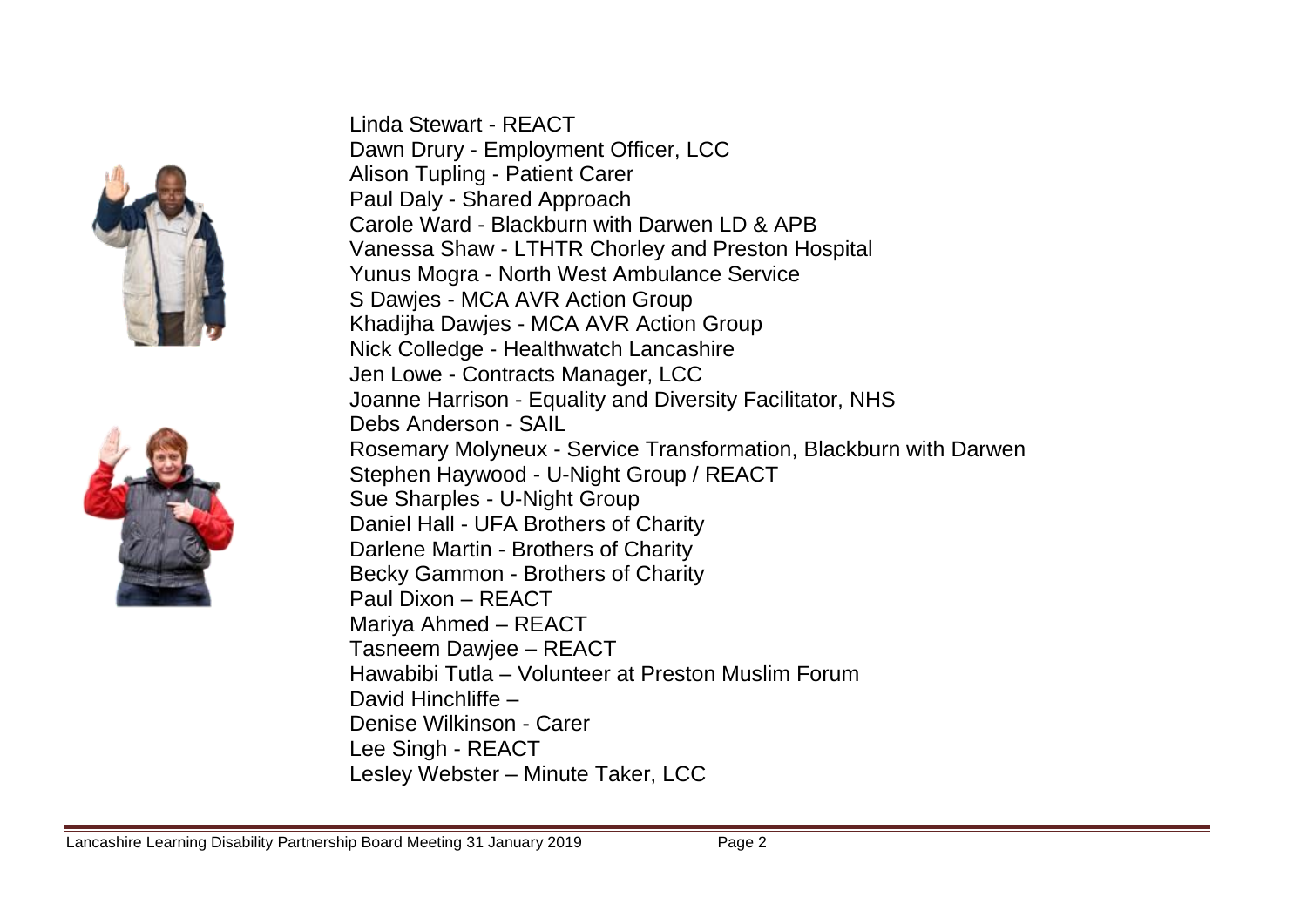

Hello

# **1. WELCOME AND HOUSEKEEPING**

Everyone was welcomed to the meeting.

The red and green cards were explained.

# **2. INTRODUCTIONS**

Everyone said who they were and which organisation they were from.

A special welcome was given to County Councillor Peter Steen who was to be the new Chairman.

Peter explained that he was not an expert in the field of learning disability but that he would be attending the meetings as an independent chairman. All groups could feed through him and he could arbitrate between groups. Peter said that he hoped that the meetings would be **SMART**:-

- Sustainable whatever is said they can do.
- **M**easurable they had to be able to measure what they do.
- **A**chievable they had to be able to achieve what they put forward.
- **R**ealistic they had to be realistic in their aims.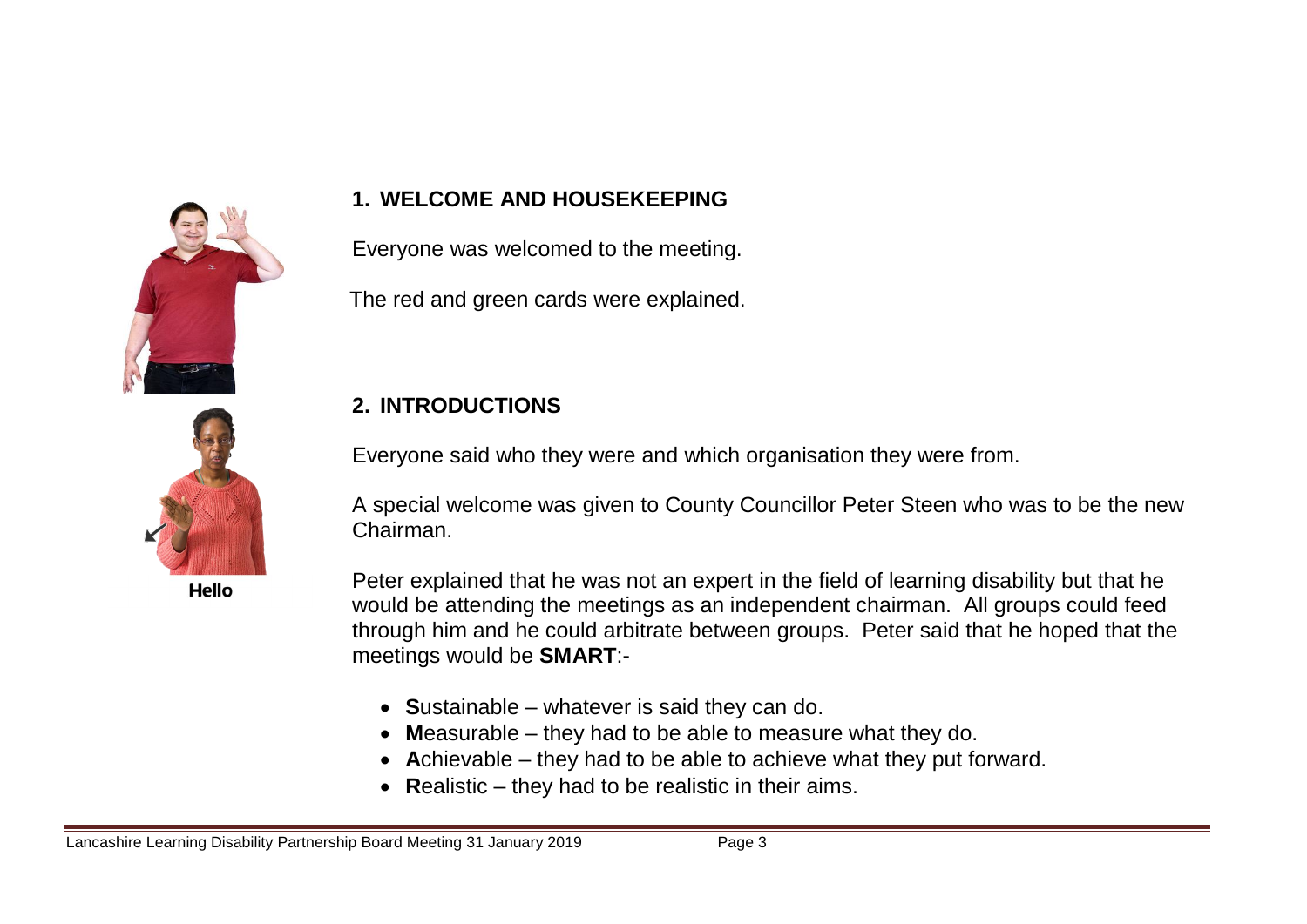• Timely – there had to be time limits on any requests made.

### **3. APOLOGIES**

Apologies were given for the people who could not come to the meeting.

The meeting was advised that Pat Affleck, who had worked for Integrate for a long time, had passed away over the weekend. A minute's silence was observed. Her hard work within the LD community and great support she provided to some of the members of the LDPB was mentioned in her memory. Pat was a committed member of the Partnership Board. Pat organised the events for Learning Disability Week but never wanted to take any of the glory for this. She also undertook some work for the Friends and Relationships Group. A card had been taken to Pat by Rose to thank her for the work she had undertaken for the Preston Forum.

# **4. MINUTES FROM THE LAST MEETING HELD 12 NOVEMBER 2018**



A copy of the minutes from the meeting held on 12 November 2018 had previously been sent out.

The minutes were agreed.

# **ACTIONS OUTSTANDING**

**Ongoing Action: James Hughes to send information about the PIMD Group to**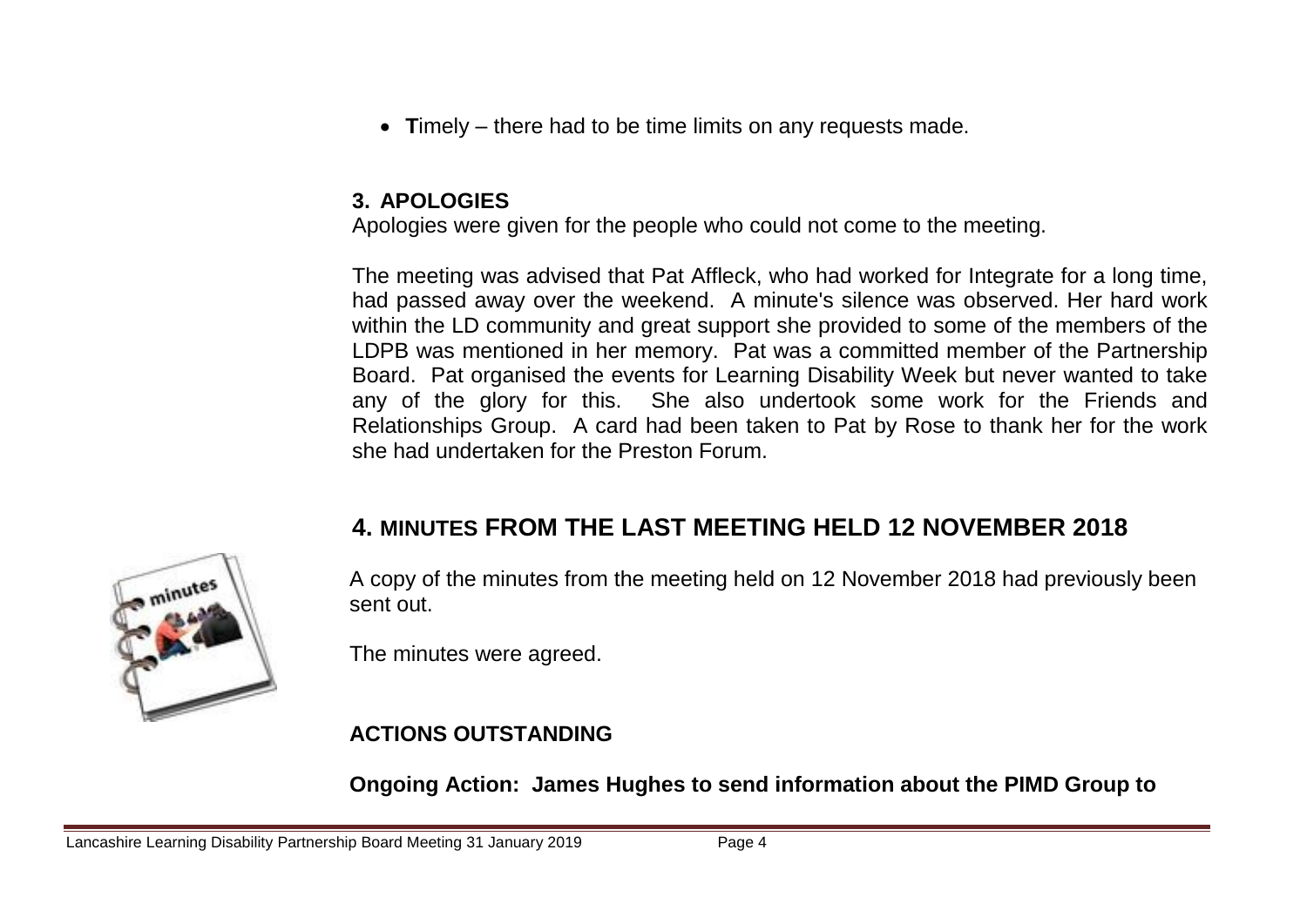



#### **Charlotte Hammond. A social worker representative was needed.**

Action completed.

James had sent the information to Charlotte Hammond who had sent this out to the teams and it was hoped they would have a senior social worker on the group

**Ongoing Action: The Health Subgroup to contact the Health Trusts in Lancashire and obtain information. Who are the link nurses based in the hospitals and what is their role. To find out what information was available in an accessible form about the link nurses.**

Joanna Harrison was to report back and she was present at the meeting along with another representative from the CCG**.**

**Question –** the names of the link nurses were requested and it was agreed that this would to be looked into.

**Ongoing Action: The new Autism Commissioning Manager and Clinical Lead for Lancashire and South Cumbria Learning Disability to be invited to the Partnership Board.**

Action completed, Gill Burton will be attending future meetings.

#### **Ongoing Action: The Diversity Group to look at a communication strategy.**

James Hughes advised that the Live well Group would be looking at this now. They had put together some top tips which they would send out to everyone.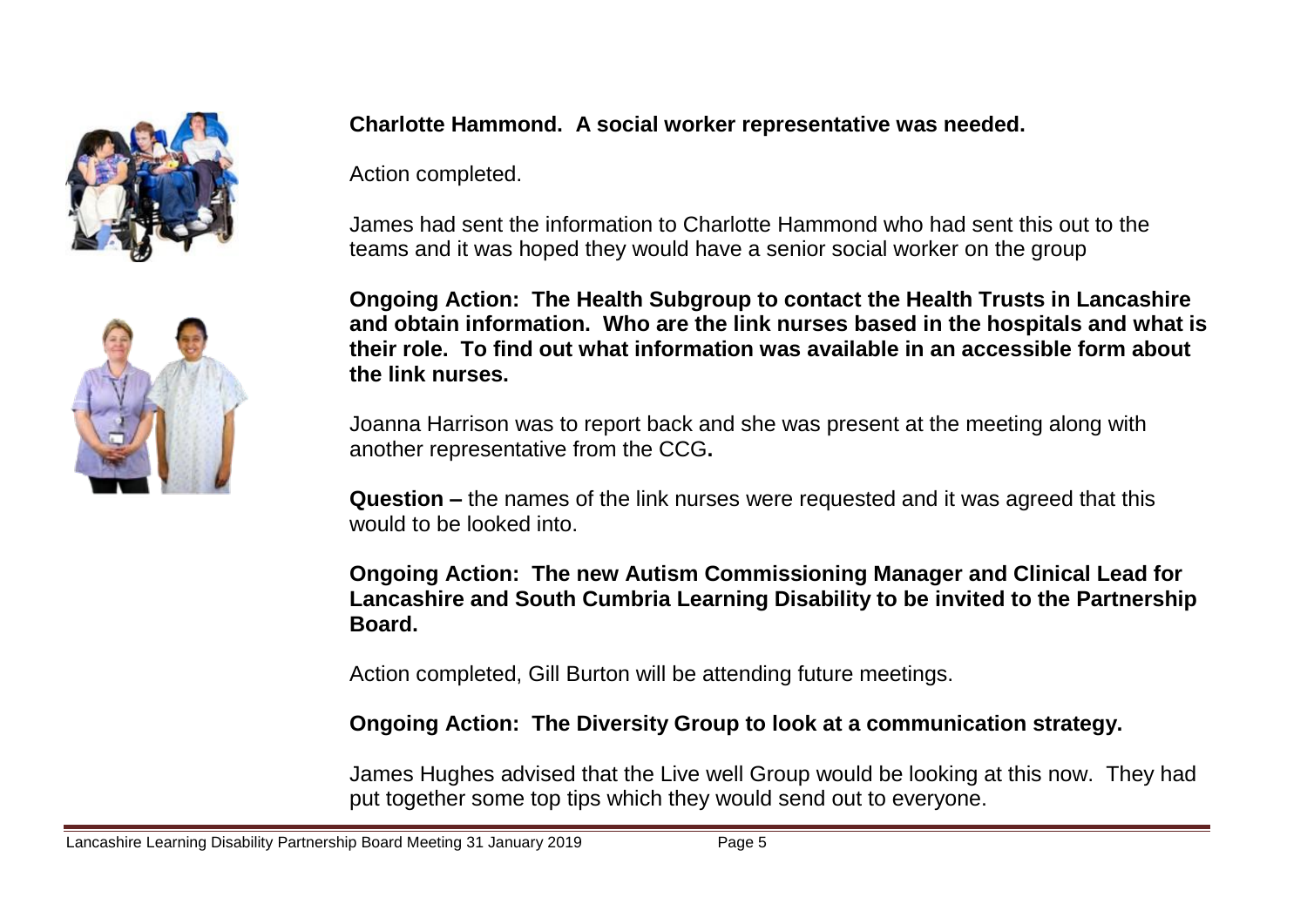

**Question** – Charlotte Hammond referred to the communication strategy and said that she thought this was about communicating a particular thing so she was confused about this.

**Answer** – James Hughes said that he thought it was about the Partnership Board and how they should communicate in the meeting and get their message out.

Action: it was agreed that an overall Communications Strategy for the Partnership Board was needed and that this would be looked at as part of the overall review of the Partnership Board.

#### **Ongoing Action: Victoria Wilson to ensure that the LDPB website was up to date.**

This is an ongoing action for Victoria who would continue to update the LDPB website after meetings.

**Ongoing Action: Ellen to ask Victoria Wilson to send out information about the Safety in Town scheme to all links, including the Contracts Team and Charlotte Hammond's team.** 

Action completed.

**Ongoing Action: Keeping Safe Group to link in with the Trading Standards with respect to Cuckooing, which would provide a link for the Partnership Board.**

Ash Gibson, South Division Vulnerability Hub, attended the group and they discussed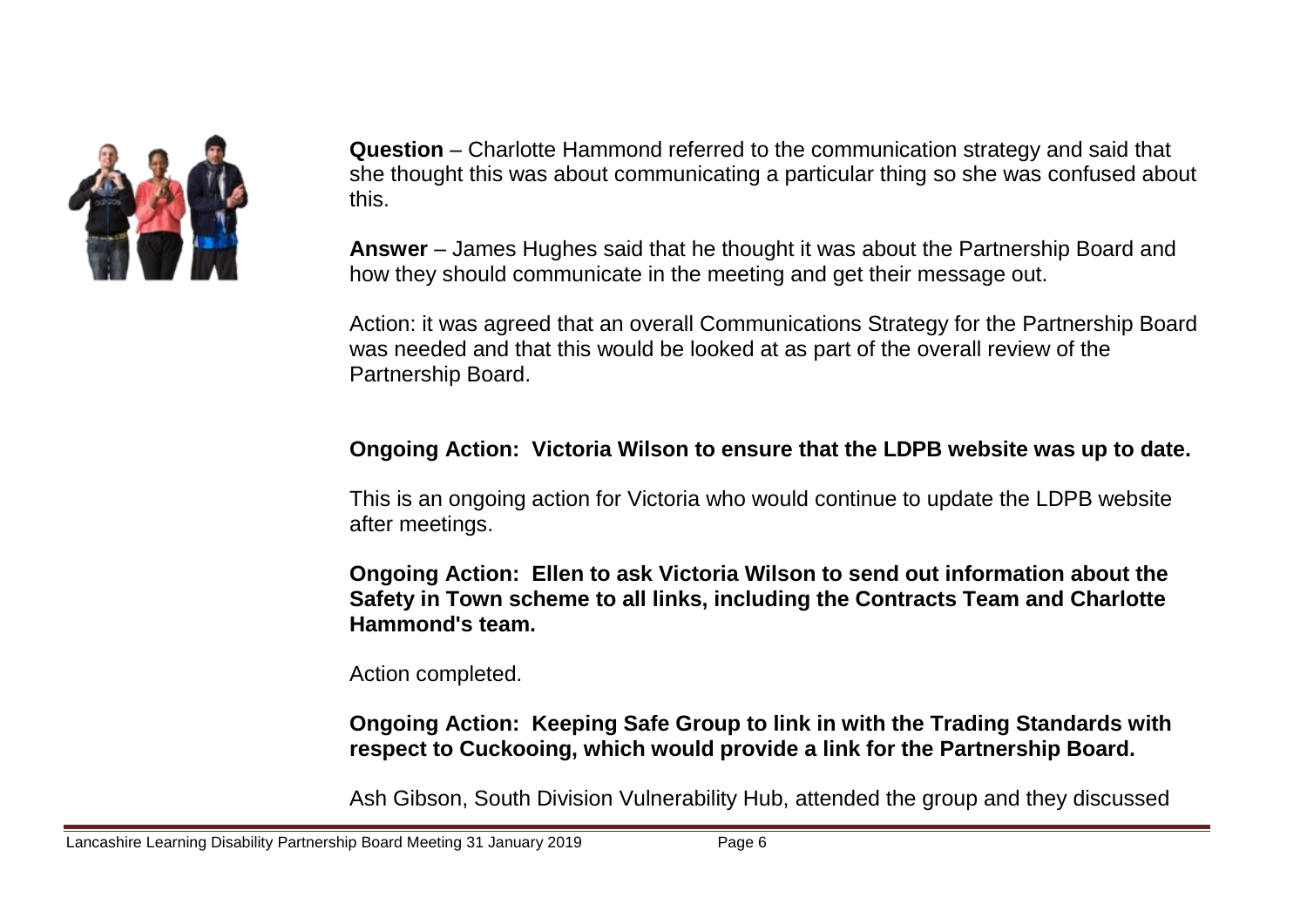various scams and how to report a hate crime. Ash was to attend the LDPB.

James Hughes explained to the meeting what `Cuckooing' was and advised that Ash Gibson was regularly attending their Keep Safe Group.

Charlotte Hammond referred to cuckooing and said that it was a big issue and a serious issue for a number of vulnerable people so they needed to make sure that people were able to identify this.

#### **Action: Sue Sharples to provide Julie Dockerty and Jon Blackburn with information about Friends and Relationships to be included in the Preferred Provider Scheme.**

Action completed.

**Sue Sharples** advised that the sex and relationship guidance was with the care quality commission editorial team and should be published in February 2019. When it was ready she would make sure it was sent out to everyone.

#### **New Action: Sue Sharples and Charlotte Hammond to meet to discuss Meet n Match**

Action completed.

Sue met with Charlotte and the LD Team Managers just before Christmas. They have developed a plan of awareness raising and education amongst the social work teams and are hopeful that this will lead to a more proactive approach to the support and development of relationships in Lancashire. Sue explained that they had wanted to get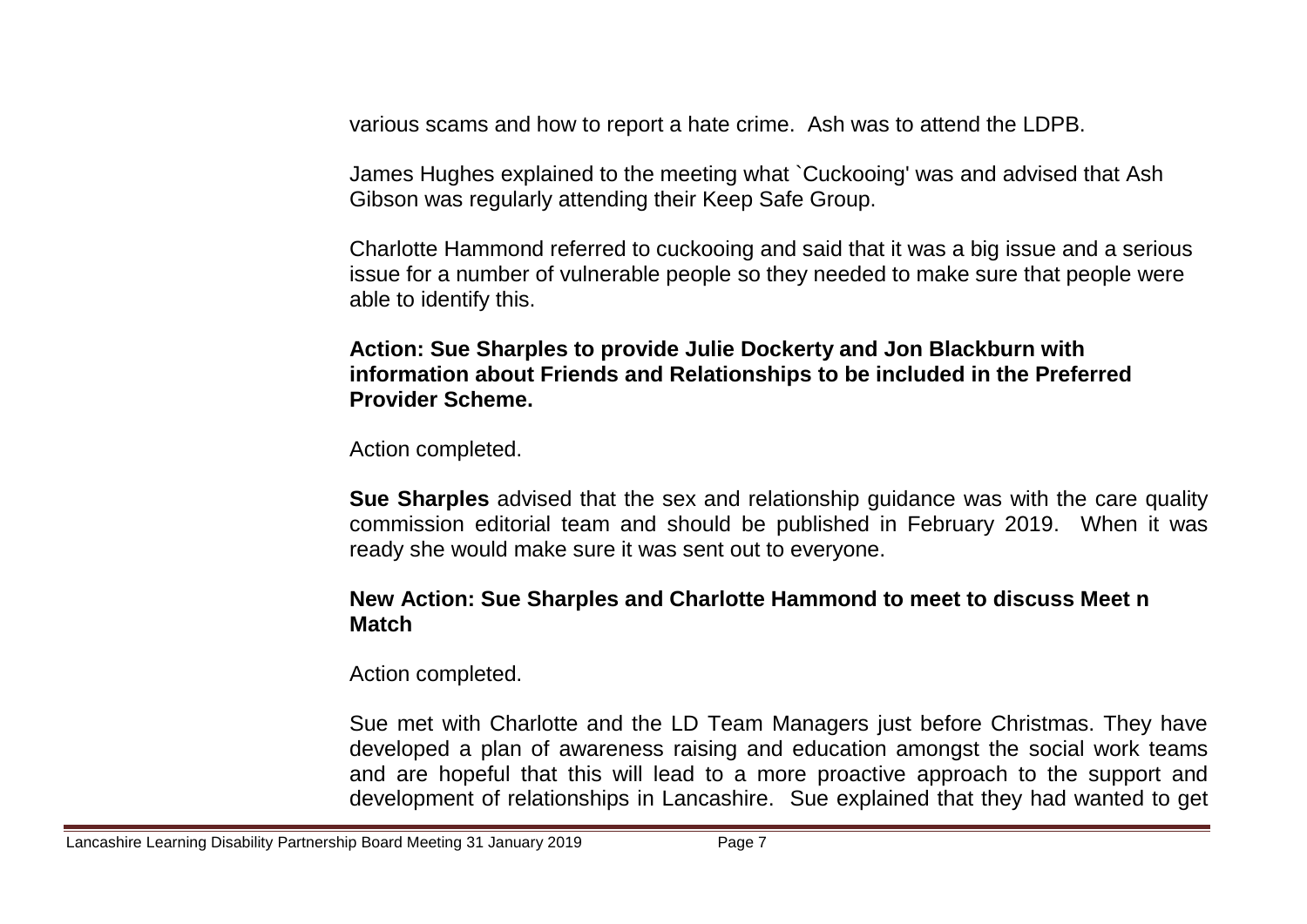social workers interested which they were now so they had succeeded.

### **People First Group.**

Action completed.

It was reported that there were now enough groups in the East, now that the People First Group had stopped.

#### **5. OVERVIEW OF TODAY'S AGENDA AND AIMS OF THE MEETING**



- Enablement Team
- Charges for Non-Residential Care Brian Pemberton
- Safety in Relationships How can we keep safe and positive relationships.
- Review of LDPB Group discussion
- Any Other Business
- Date and Time of Next Meeting 20 March 2019 at 10.00am at County Hall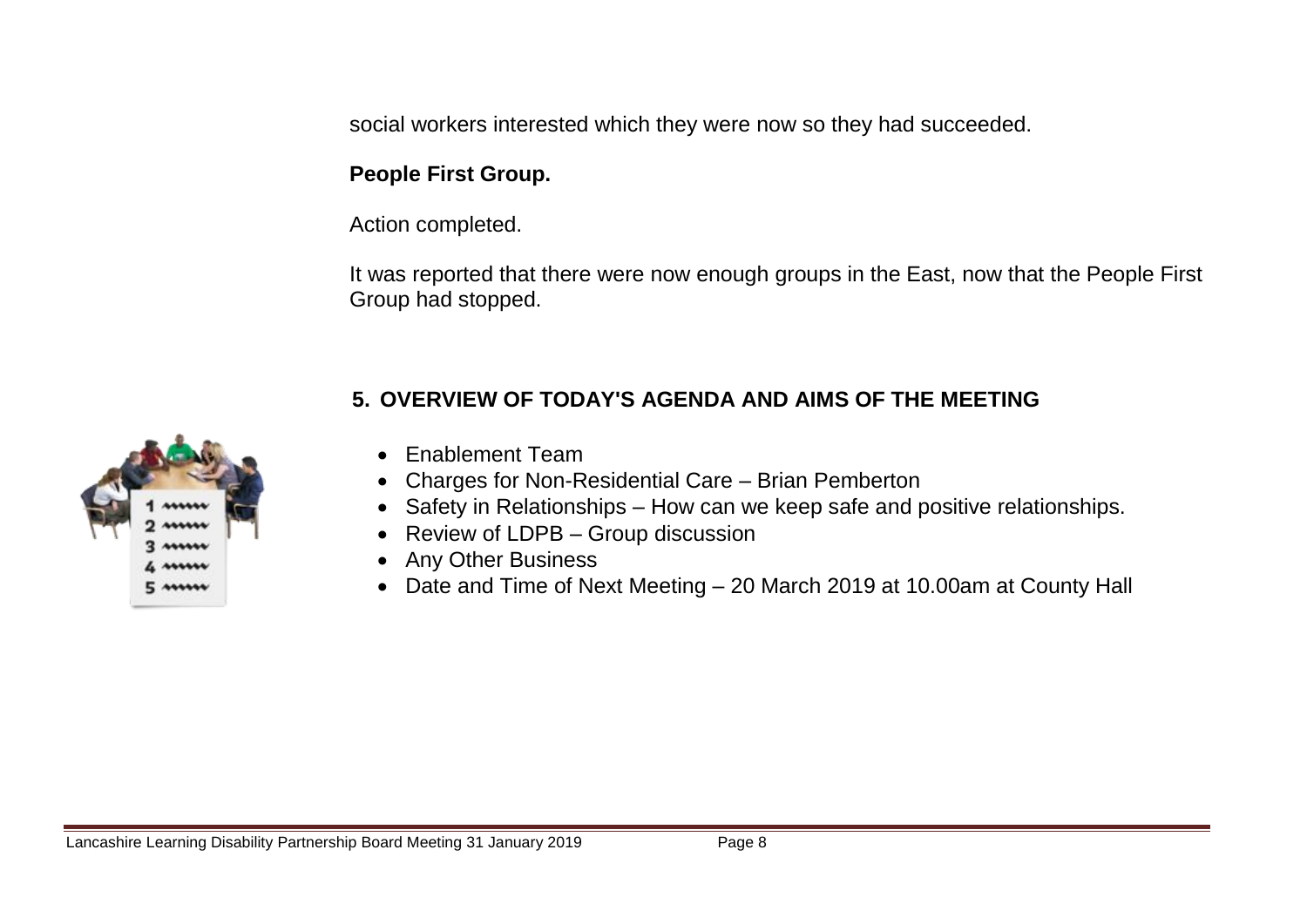





## **ENABLEMENT TEAM**

**Steve Whelan and Gill Collins** gave a presentation on the Enablement Service. **Steve Whelan** explained that LCC undertook a county review which found that there were a large number of people with learning disabilities, who would benefit from enablement support. This involved support workers visiting homes and training people in new skills to make them more independent. This may mean that they do not need as much support from providers or from family carers. This may sometimes mean a saving in the cost of a person's support.

LCC agreed to fund the Enablement service and this had been up and running since June 2018. They were working with providers and families and up to now had worked with approximately 130 people and seen some positive and really promising outcomes The Enablement Service allowed people to increase their independence and not be reliant on others.

**Question** – what if someone did not have a PA?

**Answer** – the Enablement Service would still work with the person.

Steve Whelan added that it was a county wide service and the main route in in terms of a referral was via a social worker following a social work assessment which had identified that the person had the ability to undertake a new skill. They were fully aware of the pressures that the social workers were under and if a person was not due for a review but they knew of a person that may benefit from the service then they would try to get a referral into the service.

**Question** – what if a person did not have a social worker and wanted the help of the service?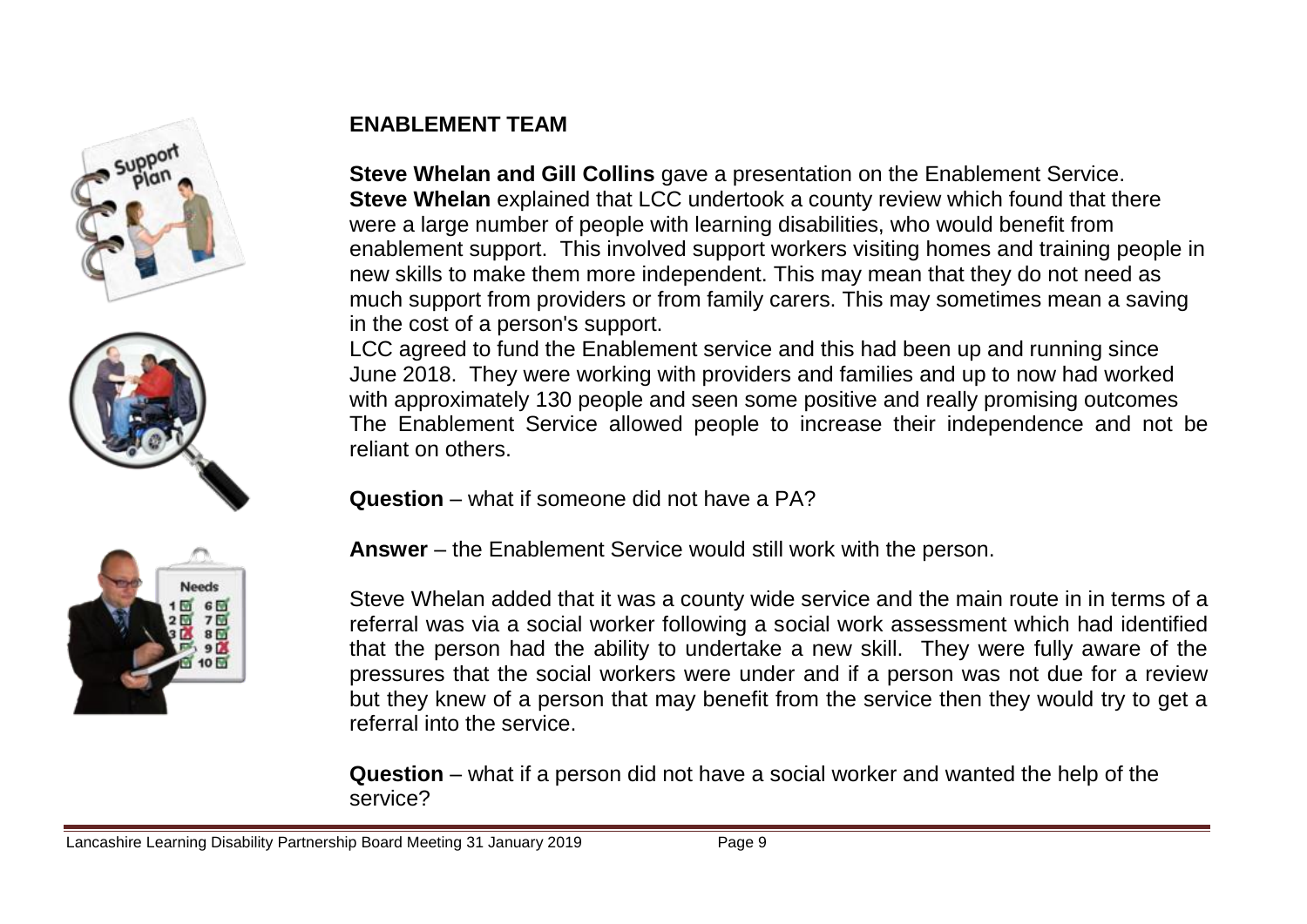

**Answer** – this person should contact the service who would look at each individual case.

**Question** – If a person was in a supported living accommodation but needed help, would the service help with different skills?

**Answer** – the service would work jointly with other providers and look at how they could work together to gain the best possible outcome.

**Question** – can people self-refer?

**Answer** - ideally a person would need to be referred by a social worker or be in the receipt of a package of care. LCC undertook a review of all those with a learning disability who had an existing package of care and it recognised that some of these people could gain some independence so it was this group of people that the scheme intended to work with. The results so far showed they had achieved some positive outcomes and there was less reliance on staffing and increased independence. A discussion arose around the service helping people who were not already supported by social care providers. The Enablement team has been set up to work with people who

already have support but working with people without support could potentially be considered for the future.

Charlotte Hammond spoke about people losing skills they had because of the package of care that had been arranged which meant that they were not as independent as they could be; LCC does not want to be over supporting people and people losing skills they had because of the package of care that had been arranged. They had to consider not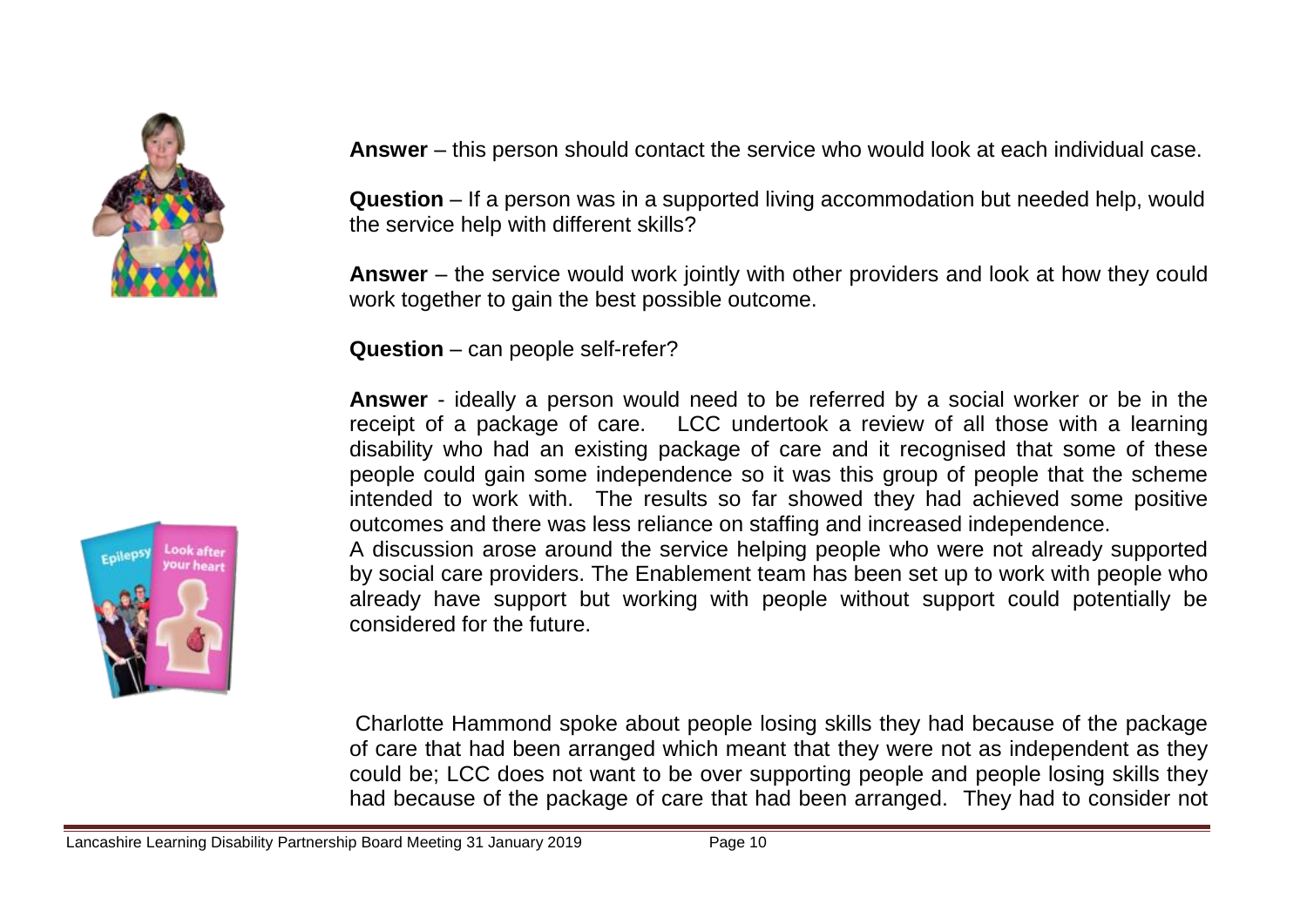





over supporting people.

**Question** – Vanessa Shaw the lead practice nurse LTH asked if they could link into the service as they already had a number of groups for people who may be struggling with some areas of their health, e.g. diabetes. There were a few areas that they were looking at in Health. Easy read documents for patients were available.

**Answer** – Steve Whelan said that he welcomed this and asked that they contact Gill to arrange a meeting to discuss this further.

**Question** – Sue Sharples commented on how enabling people was what providers should be doing. Things had drifted but it was essential that people with a learning disability had more teaching and this teaching had to continue or they would lose the skills. What were they doing to ensure providers had those skills?

**Answer** – Steve Whelan said that Sue Sharples was right and they were not saying that providers were not playing their part in this. All providers were engaged in the understanding of the Enablement Service and there was a massive emphasis on the Enablement Service liaising with providers. They looked at it as a rethink of the support that was provided and enhancing and firming up that support.

Charlotte Hammond reported that LCC were looking at quality monitoring through contract management team and expecting support workers to be enablers. When looking at quality framework and quality monitoring, if they could see that a person's life was getting "smaller", they would be asking questions. Some of the providers were worried about losing care hours but they wanted providers to support people to be independent and this is how they would get more business. Sometimes a provider would tell them that a person no longer needed supporting in doing a task.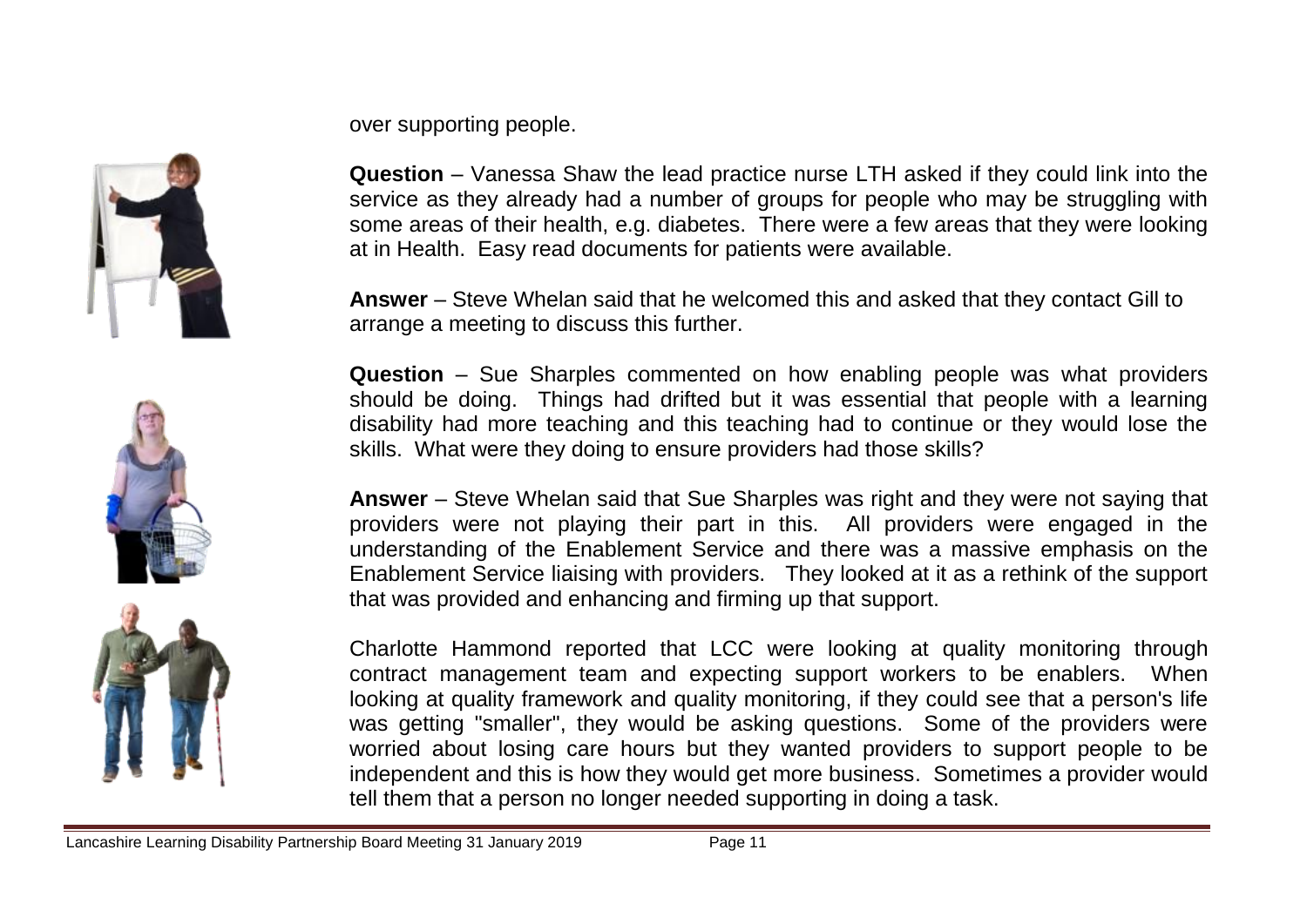Steve Whelan reported that their service had had more of a positive response than a negative one from providers and they had really worked with them.

**Question** – would the service link into those people with a visual impairment and ROVI services?

**Answer** – the Enablement Service would work with anyone that would benefit from their service, who has a learning disability.

**Question** – it was commented on how it was very disappointing that people were not already being helped to be independent and there may be a training issue that needed considering. Social workers needed to understand what was possible.

**Answer** – Charlotte Hammond advised that LCC had a back log in terms of reviews and social workers were very much dealing with people in crisis which was not the role of the Enablement Service. As part of the Learning Disability and Autism service challenge, about how they improve services, this had meant there would be more resources which would support new houses but also free up some of the capacity in the social work teams as they were currently spending a lot of time finding accommodation for people.

**Question** – could NHS staff working with learning disability people in the community, refer into the service?

**Answer** – a referral would need to come through a social worker.

Charlotte Hammond queried that it was unlikely that a person would have a community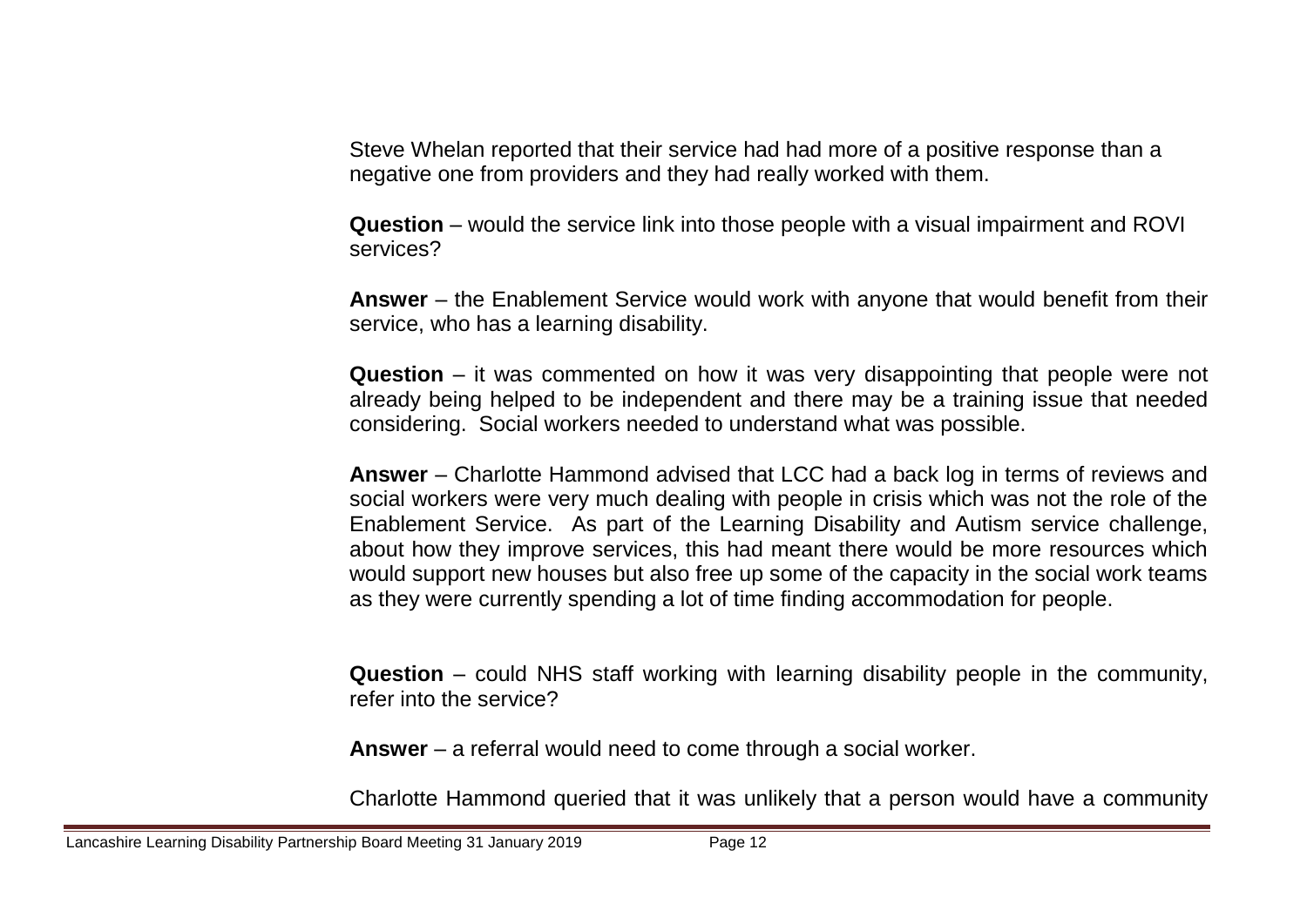

| Outcomes<br>6 M<br>Ñ<br>1<br>2 [<br>7<br>3 <br>8<br>9<br>4 E<br>10 $\nabla$<br>5 N |
|------------------------------------------------------------------------------------|

learning disability nurse but not a social worker.

**Answer** – Steve Whelan said that if there was a specific service user then their health representative should contact the Enablement Service and they could discuss the case further.

**Question** – For someone who was in hospital and being discharged, could they be referred into the scheme? There were a lot of people who did not have a social worker and when referring in for a social worker it was not always being accepted; this included people with a learning disability and autism. If they were able to refer to the Enablement Service they would not need to refer into the Social Work Team.

**Answer** – Steve Whelan said they needed to have a chat outside of the meeting about this issue and advised health staff to contact their service.

Charlotte Hammond referred to a link between the Learning Disability Community Team and the Enablement Service and how they could possibly work together. Currently there were issues with their processes that were causing problems and they needed to creatively look at these.

**Question** – could the outcomes that the Enablement Service has achieved after 12 months be shared with the LD Partnership Board?

**Answer** – Steve Whelan advised that the service provision was currently reviewed every month and information fedback to Charlotte Hammond. Charlotte advised that they would feedback some information to the LDPB in July 2019 at the end of the service's first year.

.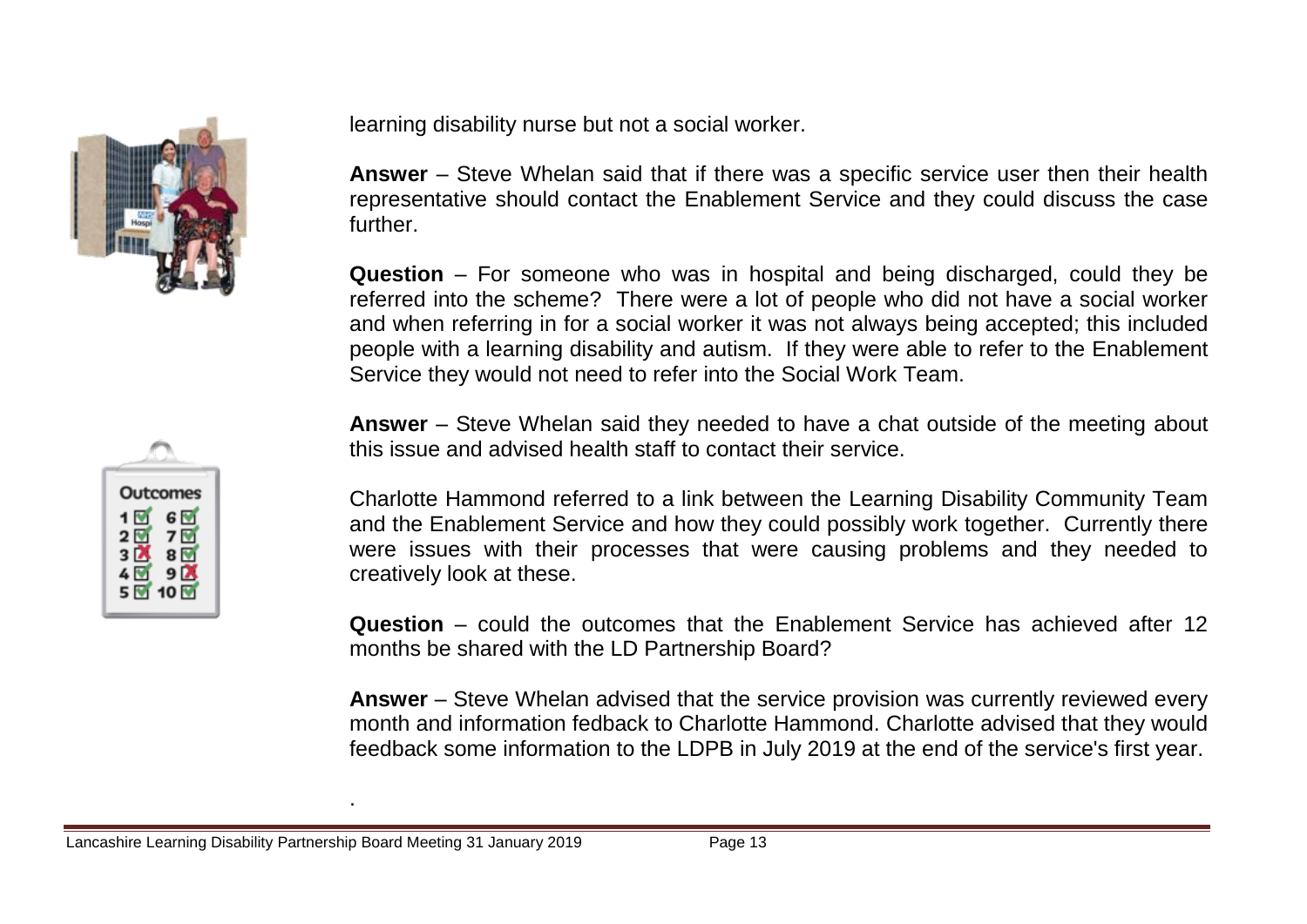



**Answer** – Charlotte Hammond said that they needed to look at how they worked with their Health partners. **Question** – How was the service being funded?

**Answer** – the Enablement Service was funded by LCC.

The email address for the team would be circulated should anyone want to contact them.

#### **CHARGES FOR NON RESIDENTIAL CARE**

Brian Pemberton provided some information around financial assessments that were undertaken for people who received care in their home or in supported tenancies. The information does not apply to people who are in residential care.

**Question** – a service user referred to how they had been in receipt of social care since 2011 / 12 and they had an assessment at the beginning of 2017 but heard nothing then all of a sudden from August 2017 they were suddenly hit with a charge. They wanted to know why there was a delay.

**Answer** – Brian Pemberton said that he could not comment on individual cases but would take the details and look into this and arrange for someone to go over the calculations.



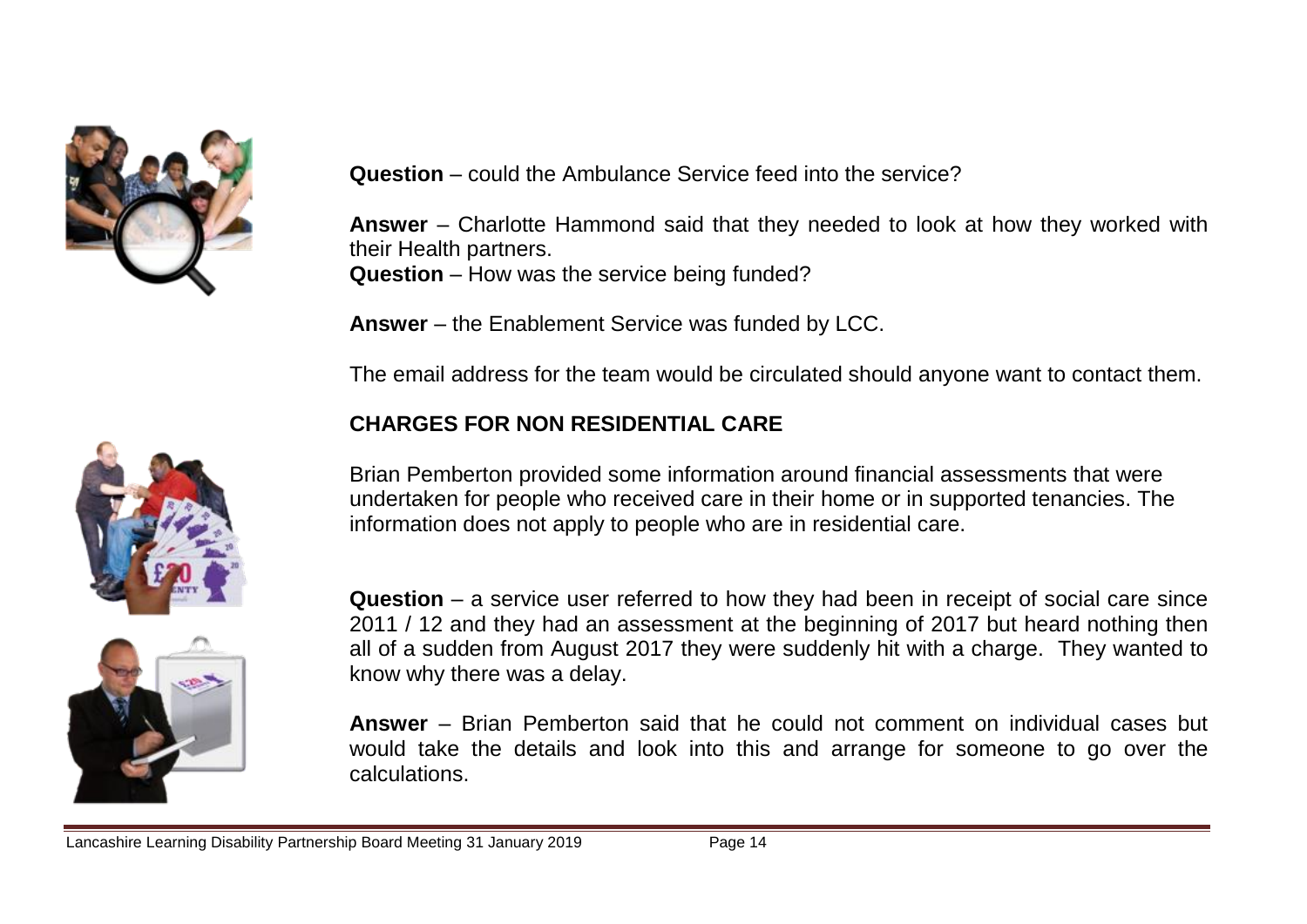Brian explained about how the assessments were undertaken and how benefits increasing would affect charges and how services could not be provided free of charge.

**Question** – could the Employment Team and the Enablement Team work together with the Finance Team?

**Answer** – Brian Pemberton advised that when a person was assessed referrals to other services would be made if they thought this would help the person. It was their role to visit and assess the person and they would also undertake a benefits review and if there were any budgeting issues or safeguarding concerns they would link into social care.

**Question** – Sue Sharples asked, if someone who was paying the local authority but some of their need was not met, could they count private funding as an allowable charge.

**Answer** – Brian Pemberton explained that as long as it was a realistic charge and receipts provided then they would take this into account.

**Question** – Sue Sharples asked about an easy read version of what the assessment involved as it was a legal requirement.

**Answer** – Brian Pemberton said that this was something they would look at but he would have an easy read version sent. If alternative versions of the assessment were requested then they would honour this. Kiran has worked with the team to produce an easy-read version of the information.



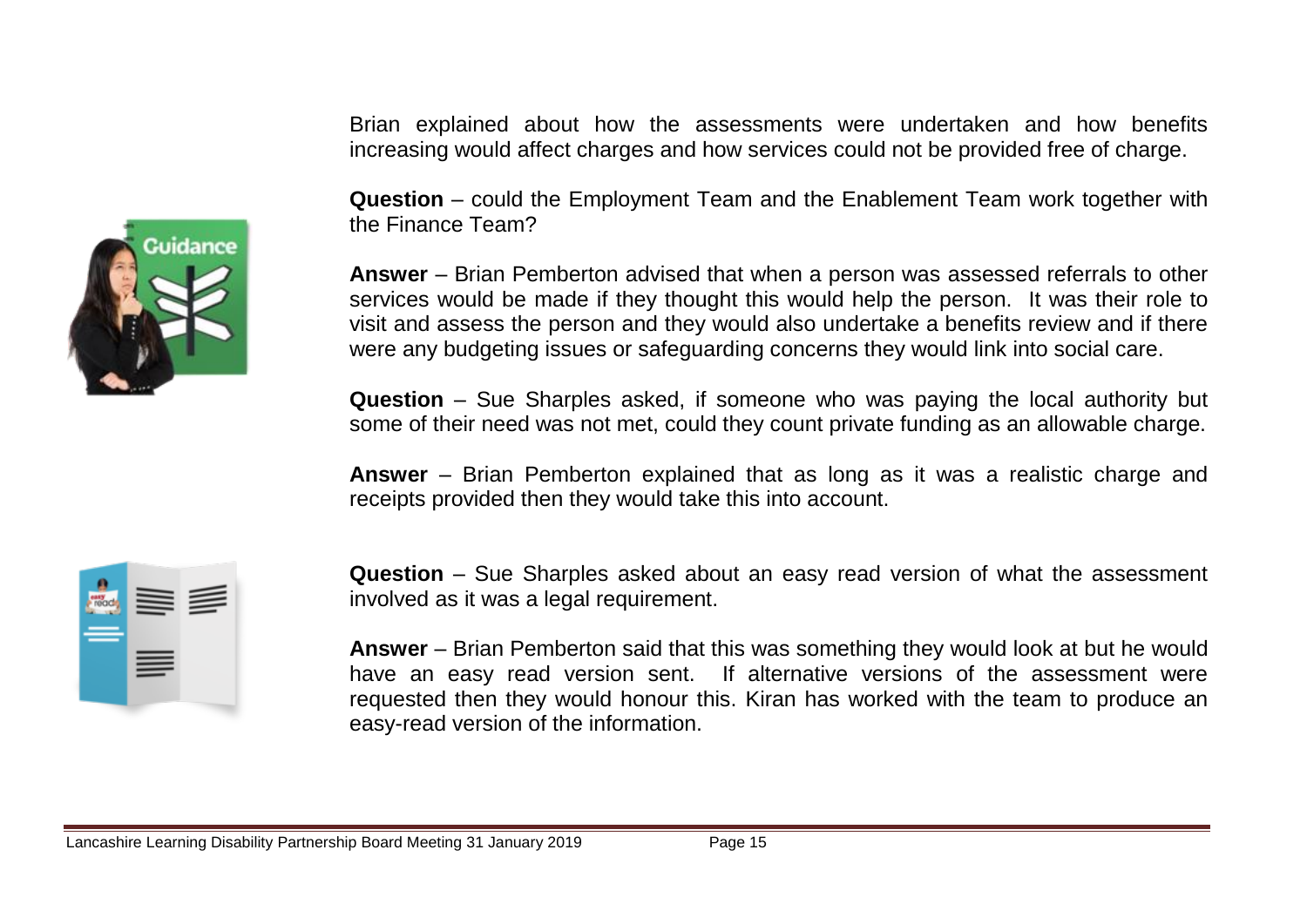**Question** – people needed some clarity about the type of things they could claim and some leaflets on this would help. Would mobility be spoken about?

**Answer** – Brian Pemberton advised that there were no definitive lists and they just had general guidance. They would have to look at things on an individual basis as some service users had a lot of complex needs. They would make sure their staff, when visiting and undertaking assessments, were thinking about whether they needed some support or a carer with them. There was an appeals process but they were there to help people and the Care Act did allow them some flexibility. Mobility would be disregarded in the assessment.

There were contact details on the presentation so people could contact the team if they had any queries.



#### **SAFETY IN RELATIONSHIPS**

Sue Sharples advised that the Friends and Relationships Group had been looking at staying safe in relationships and funding had been provided through the lottery which had helped produce the DVD which was to be shown.

Rebecca Gammon spoke about the DVD which contained scenarios that looked at issues around safer relationships for people with a learning disability which was really important.

The DVD was presented to the group and the feedback was positive.

Lancashire Learning Disability Partnership Board Meeting 31 January 2019 Page 16

.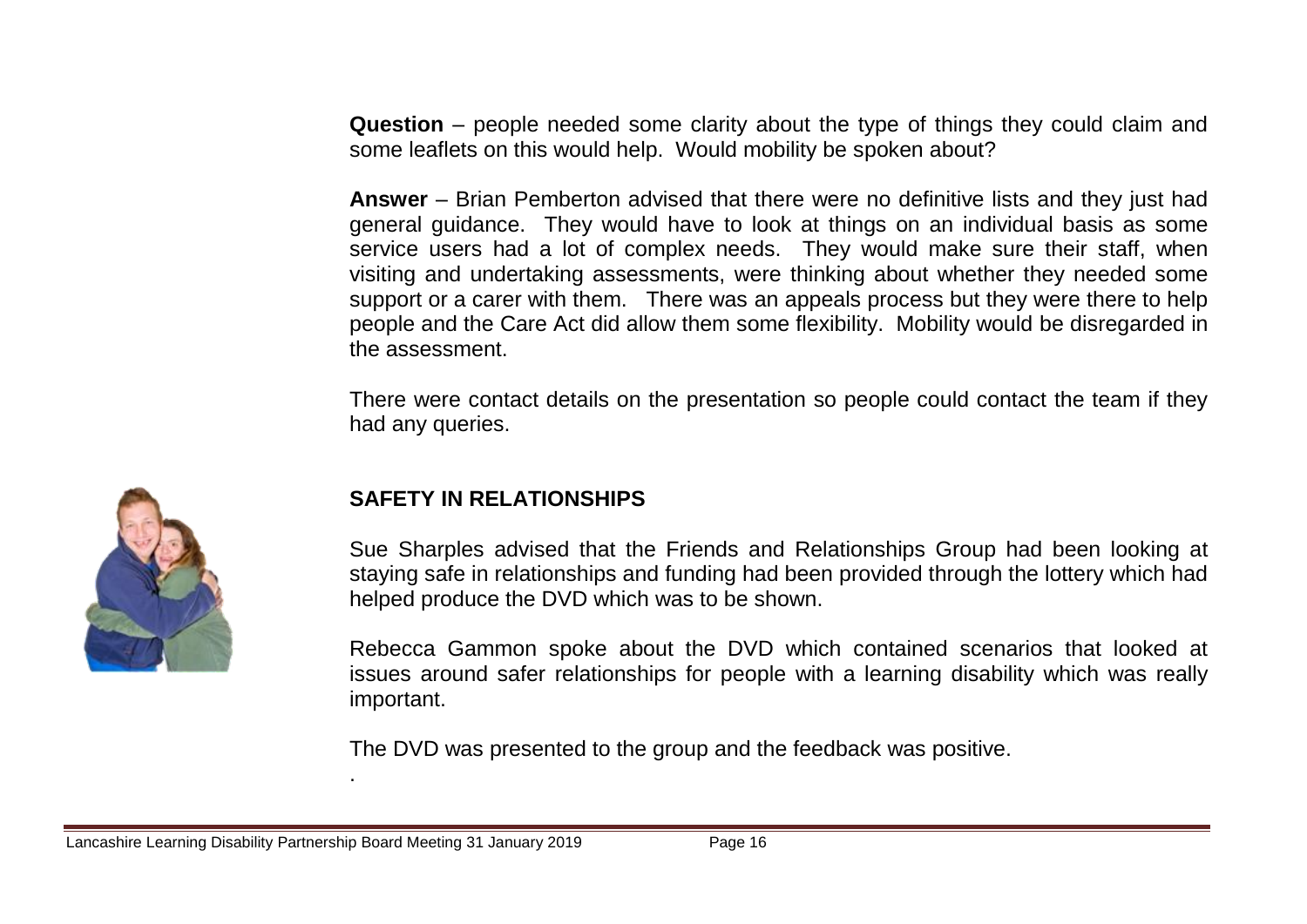

### **REVIEW OF LDPB**

Kiran Banati presented some slides and asked that people email her with any views or suggestions in regards to what the priorities / objectives were for the coming year and how they could improve the meeting. These would be discussed at the next meeting. They would also consider the frequency of the meeting, the length of the meeting and the location of the meetings.

It was suggested that this be the only item for the next meeting to be held in March 2019.

Charlotte Hammond referred to how they had six weeks prior to the next meeting and suggested that groups may be get together to discuss the LDPB. She felt that others who had accountability were not necessarily pulling their weight in terms of the sub groups. It was a partnership board and all the stakeholders should be taking part and these people could be invited to attend sub groups if this was possible prior to the next LDPB.



LDPB Blackburn with Darwen – it was reported that this council had a similar problem in terms of time to discuss the board so they set up a Task and Finish Group to look at this. This group would bring together people who wanted to be involved. It was suggested that the LDPB be advertised more widely like in GP surgeries. LDPB Blackburn with Darwen were currently looking at their strategies which could be shared with Lancashire.

Kiran Banati to lead the Task and Finish Group and to arrange a meeting between now and the March Board meeting.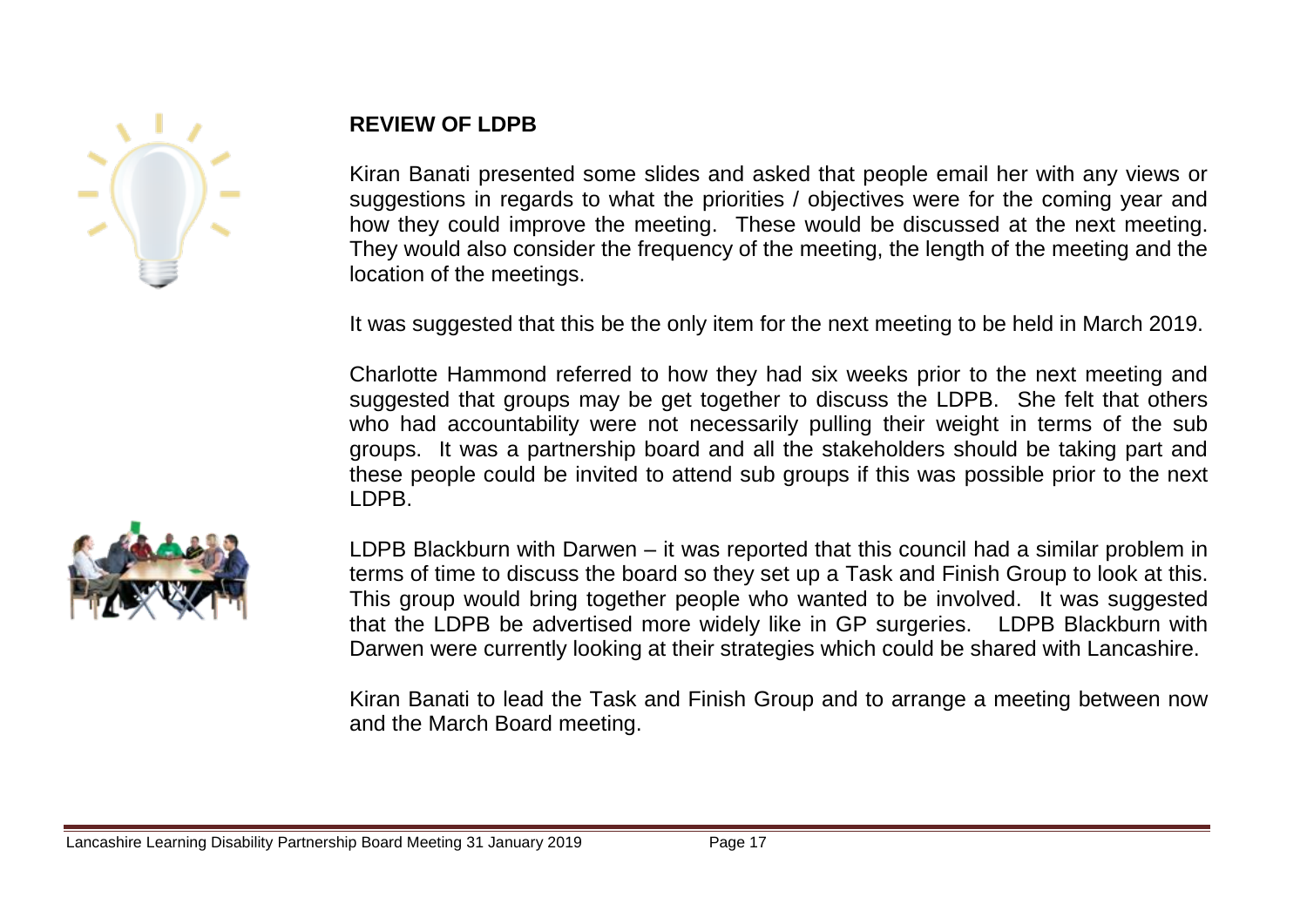

## **ANY OTHER BUSINESS**

**James Hughes** provided details of the Love and Hate Conference that Caritas were holding on the 12<sup>th</sup> February 2019 and said that if anyone was interested in attending this then they should contact him and he would book a place for them.



**March** 20

# **DATE AND TIME OF NEXT MEETING**

20 March 2019 9.45 am for a 10.00am start until 1.00 pm County Hall, Preston